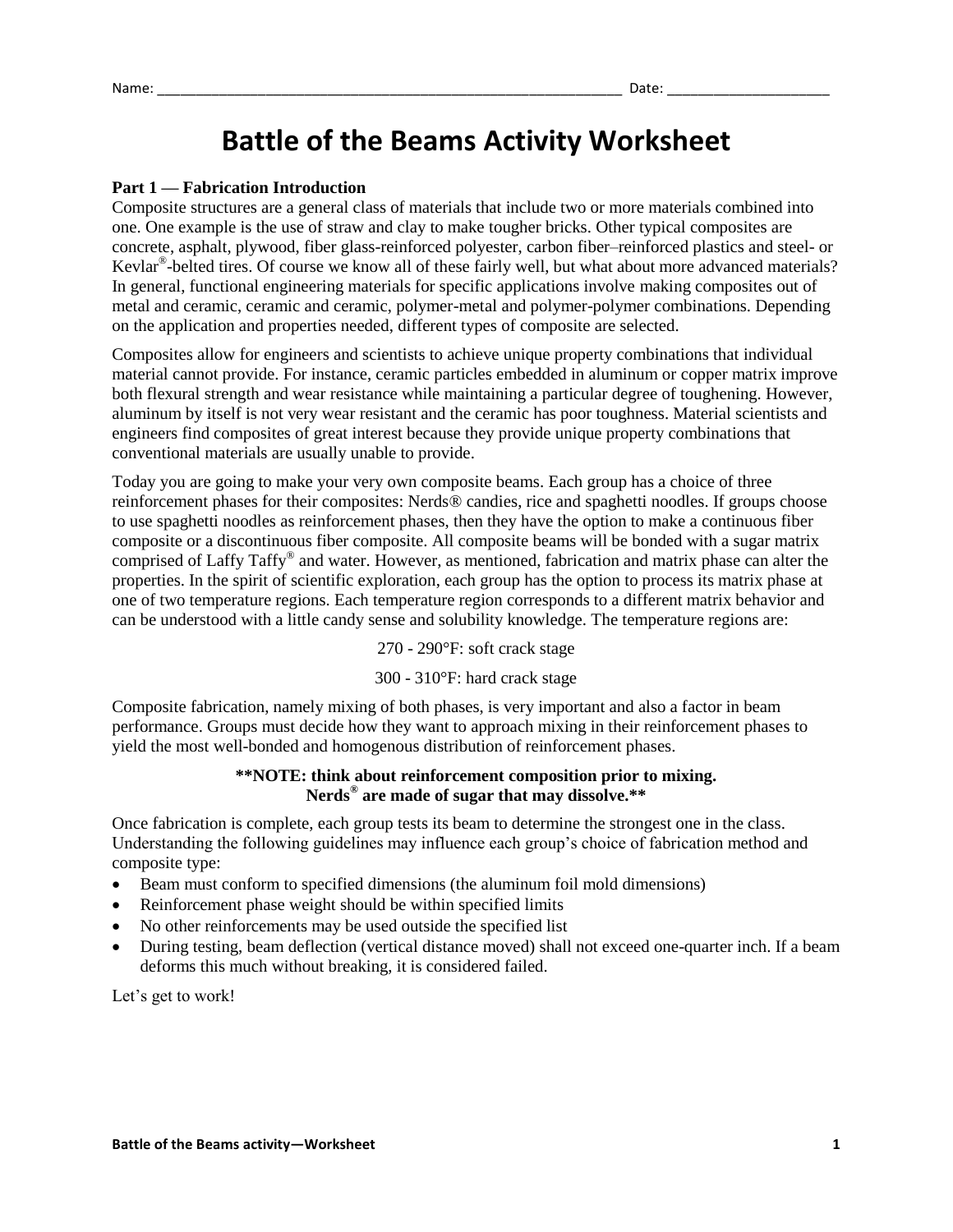### **Part 1 — Fabrication Materials**

- 1 aluminum foil mold (0.5 x 0.5 x 5 inch)
- 4 party-sized Laffy Taffy® candies
- $\bullet$  515 ml tap water
- $\bullet$  1 glass stir rod
- 1 hot plate
- 2 beakers
- 1 graduated cylinder
- 1 thermometer
- 1 oven mitt, lab apron and safety glasses
- 1 metal or plastic tray  $\sim$  1-inch deep

To share with the entire class:

- 1 balance
- container of spaghetti noodles
- container of Nerds<sup>®</sup> candies
- container of rice

#### **Part 1 — Fabrication Procedure**

- 1. Begin by selecting your resin fabrication temperature and record in the data table (below).
- 2. As a group, choose which reinforcement phase to use for the competition; record on the data table.
- 3. Briefly discuss how your group plans on mixing in the reinforcement phase. Write your procedure on the data table as a reminder. *HINT: To produce the best beam, the more reinforcement the better, and the more the resin coats your reinforcement the better.*
- 4. Place a beaker on the hot plate and turn the hot plate to the highest setting.
- 5. Measure 15 ml tap water in a graduated cylinder and pour it into the beaker.
- 6. Unwrap four Laffy Taffy® candies and place them in the beaker.
- 7. Place the thermometer into the beaker with the water and taffy; monitor the temperature.
- 8. Using the glass rod, continuously stir the boiling mixture to speed up the resin process.
- 9. Depending on your selected cooking temperature, boil contents until solution has reached your specified temperature.
- 10. Place the aluminum foil mold into the tray.
- 11. Into a second beaker, add approximately 500 ml cold tap water.
- 12. Using an oven mitt, pour the resin into the aluminum foil mold. *Make sure that all of the reinforcements are in the mold with the resin.*
- 13. After the resin and reinforcement have settled in the mold, immediately pour water in the tray to accelerate its cooling.
- 14. Let the mold cool down for 5 minutes. If necessary, add more water to accelerate the cool down.
- 15. Strip the aluminum foil away from the beam and set the beam aside.
- 16. Clean up the lab station including all used glassware (place them back into the tray).
- 17. Dispose of solid waste in a trash can and liquids down the sink. Caution! Cool any hot waste product to room temperature before placing it in a trash can.
- 18. Complete Part 1 of the worksheet including the questions and filling in the first half of the data table.
- 19. Label your beam with a group name and give it to the instructor to store in a cool place until test day.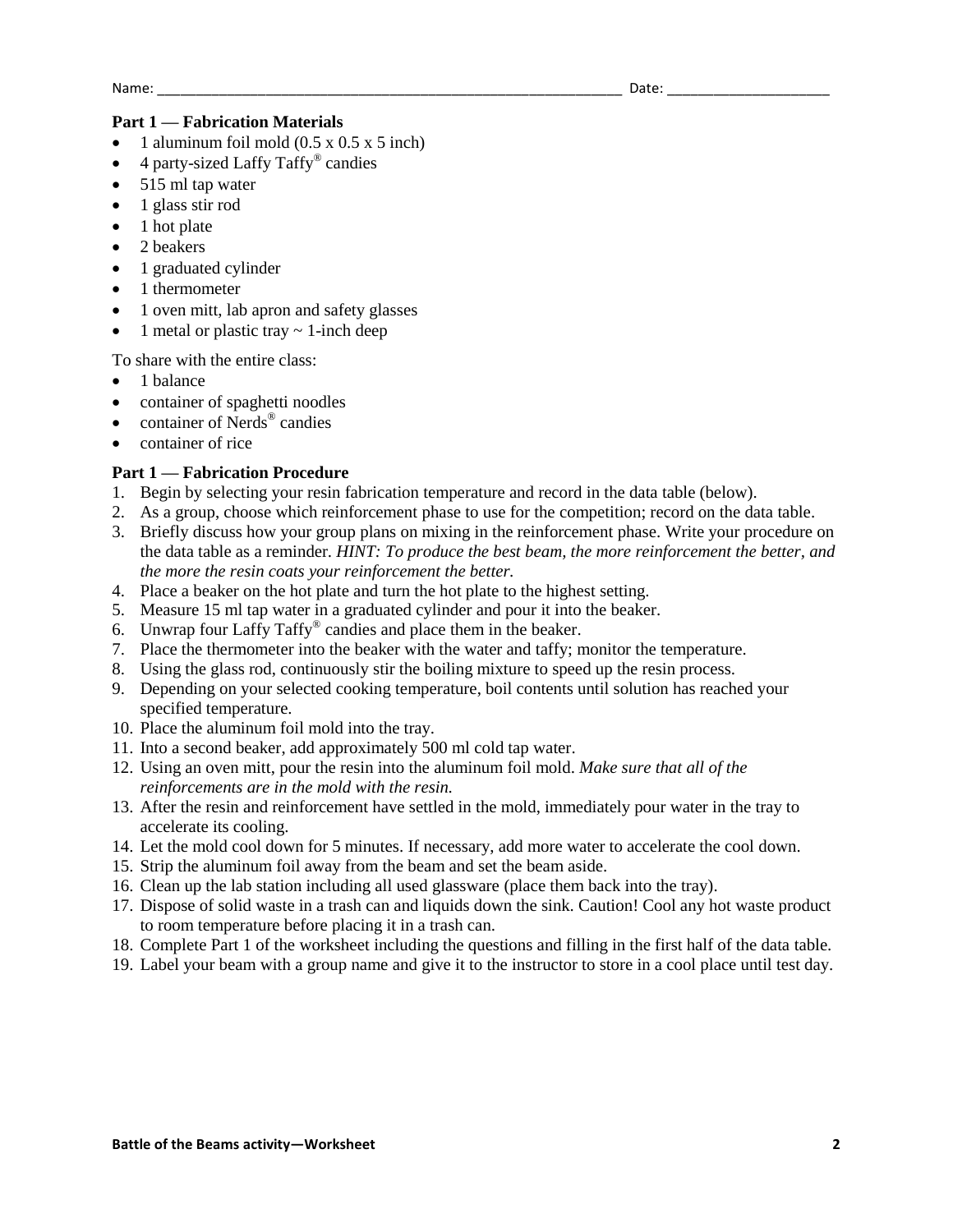#### **Part 1 — Fabrication Questions**

1. Explain in 2-3 sentences why your group chose the resin temperature used for beam fabrication. Your explanation should include sugar solubility changes and water phase change.

2. Explain in 2-3 sentences why your group chose the reinforcement phase and shape used for beam fabrication. Your explanation should include how reinforcement material and shape may influence composite properties.

**3.** Predict how many pounds (or kg) your beam will hold before breaking. (The closest group may get a prize!) Predict that when your beam fails, it will either break, deform, or a combination of the two?

| <b>Prediction:</b><br>How many pounds the beam will hold: | <b>Prediction:</b><br>Beam failure will be:<br>break<br>$\Box$<br>deform<br>◻<br>combination<br>◻ |
|-----------------------------------------------------------|---------------------------------------------------------------------------------------------------|
| Actual:<br>How many pounds the beam held:                 | Actual:<br><b>Beam failure was:</b><br>break<br>◻<br>deform<br>◻<br>combination<br>◻              |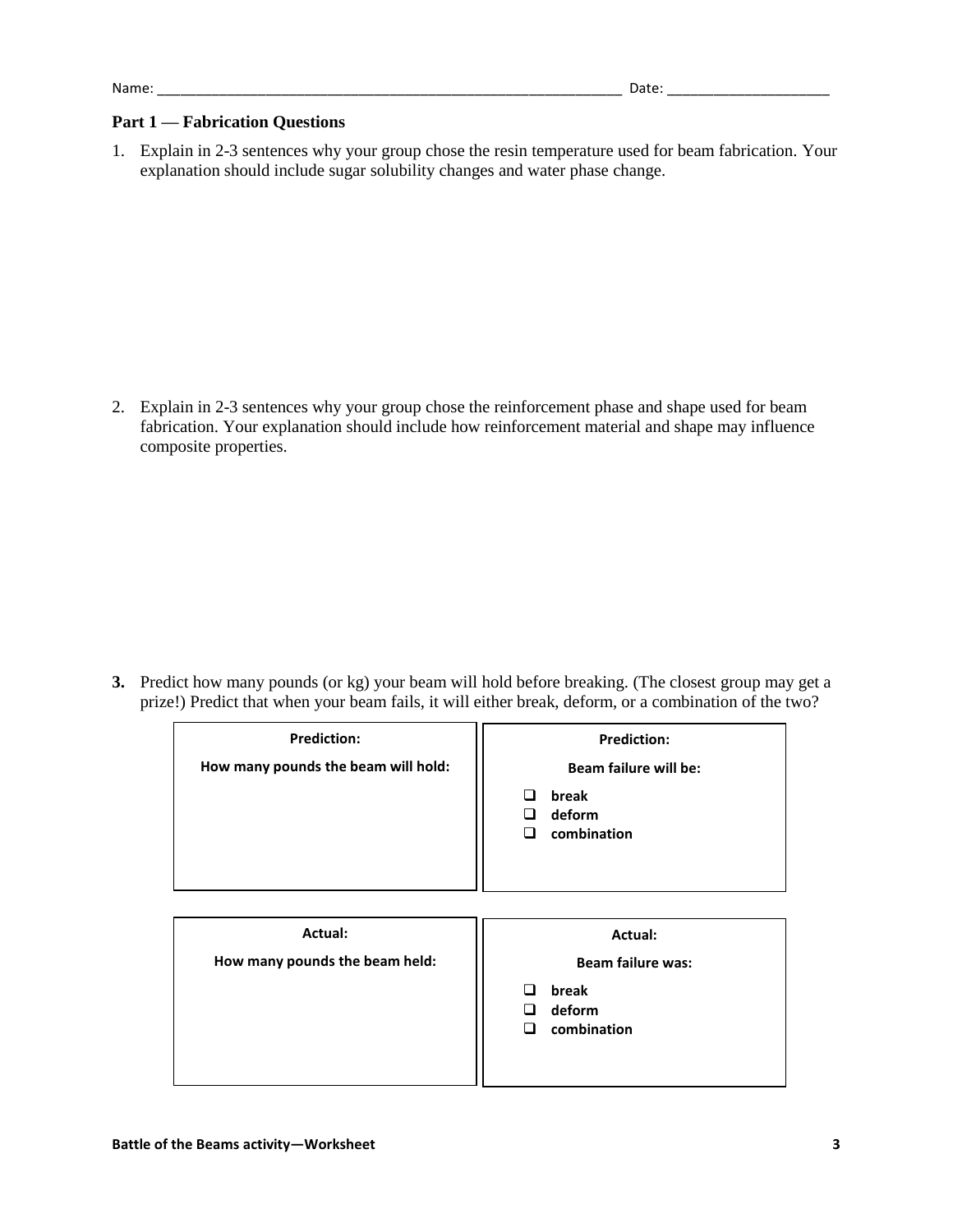# **Parts 1 & 2 — Data Table**

| <b>Composite beam</b>             | Group #:                       |  |                                            |  |
|-----------------------------------|--------------------------------|--|--------------------------------------------|--|
| fabrication                       | Name:                          |  |                                            |  |
| <b>Fabrication Specifications</b> |                                |  |                                            |  |
| Reinforcement                     | <b>Reinforcement type</b>      |  | Resin fabrication temperature (°F)         |  |
| material                          | (whisker/rod, fiber, particle) |  | & description                              |  |
|                                   |                                |  |                                            |  |
|                                   |                                |  |                                            |  |
|                                   |                                |  |                                            |  |
| <b>Mixing Procedure:</b>          |                                |  |                                            |  |
|                                   |                                |  |                                            |  |
|                                   |                                |  |                                            |  |
|                                   |                                |  |                                            |  |
|                                   |                                |  |                                            |  |
| <b>Final Beam Specifications</b>  |                                |  |                                            |  |
| <b>Beam width</b>                 | Beam length (in, mm)           |  |                                            |  |
| (in, mm)                          |                                |  | Beam thickness (in, mm)                    |  |
|                                   |                                |  |                                            |  |
|                                   |                                |  |                                            |  |
|                                   |                                |  |                                            |  |
| <b>Beam Testing Parameters</b>    |                                |  |                                            |  |
| <b>Failure mass</b>               | Failure force (N, lbf, kgf)    |  | <b>Calculated failure stress (Pa, Psi)</b> |  |
| (kg, lb, g, oz)                   |                                |  |                                            |  |
|                                   |                                |  |                                            |  |
|                                   |                                |  |                                            |  |
|                                   |                                |  |                                            |  |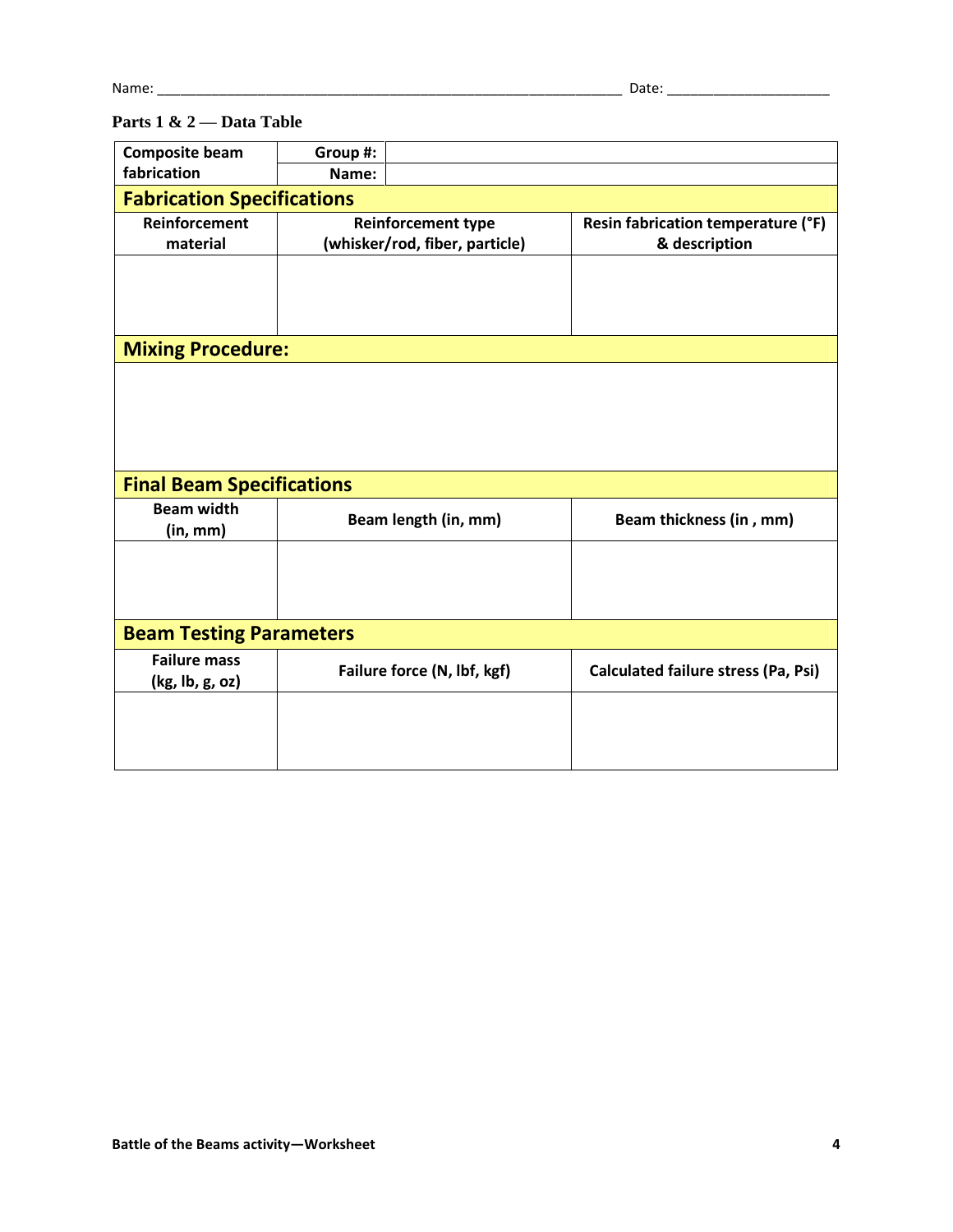Name: \_\_\_\_\_\_\_\_\_\_\_\_\_\_\_\_\_\_\_\_\_\_\_\_\_\_\_\_\_\_\_\_\_\_\_\_\_\_\_\_\_\_\_\_\_\_\_\_\_\_\_\_\_\_\_\_\_\_\_\_ Date: \_\_\_\_\_\_\_\_\_\_\_\_\_\_\_\_\_\_\_\_\_

# **Part 2 — Testing Competition Introduction**

Today is beam breaking day and the group with the strongest, best engineered composite beam wins. Of course, subtle differences in beam geometry will influence the failure load. This can be solved by using the concept of stress to define a failure criterion. Stress is simply the load normalized by the subjected cross sectional area. This allows for every group's beam to be treated equally. Since beam bending is too complicated to get into specifics, a formula will be provided so you can calculate stress based on your beam dimensions and applied force. Good luck and let the bending force be with you!!!

# **Part 2 — Testing Competition Materials**

- 2 flat tables spaced  $\sim$ 3 inches apart (alternative: 2 ring stands with horizontal extensions)
- spring scale or other device for containing weight
- assorted weights that can be hung by a string or placed on/in a weight container/pan
- fishing line (or string)
- scissors, to cut fishing line/string

# **Part 2 — Testing Competition Procedure**

- 1. Have one person from your group write the group's beam fabrication specifications and final beam specifications on the classroom board.
- 2. Cut 6-8 inches of fishing line (or string) and begin tying a loop around the middle span of your beam. Tie an addition loop on the other end to accommodate spring scale and weights.
- 3. Select one person from your group to monitor the beam deflection (distance) during testing.
- 4. Place beam on supports with the string placed in the middle span (three-point bending).
- 5. The teacher begins to add weights to the spring scale.
- 6. Observe carefully to make sure any beam deflection is within the competition guidelines.
- 7. Continue to add weight until the beam breaks. Record the failure force (load) on the data table and on classroom the board.
- 8. Once your testing is done, calculate your beam stress using the equation, below. Remember that stress is material and geometry dependent (which essentially normalizes the data for comparison).
- 9. Complete the rest of the worksheet, including all questions and the data table.

#### **Part 2 — Data: Beam Nomenclature**